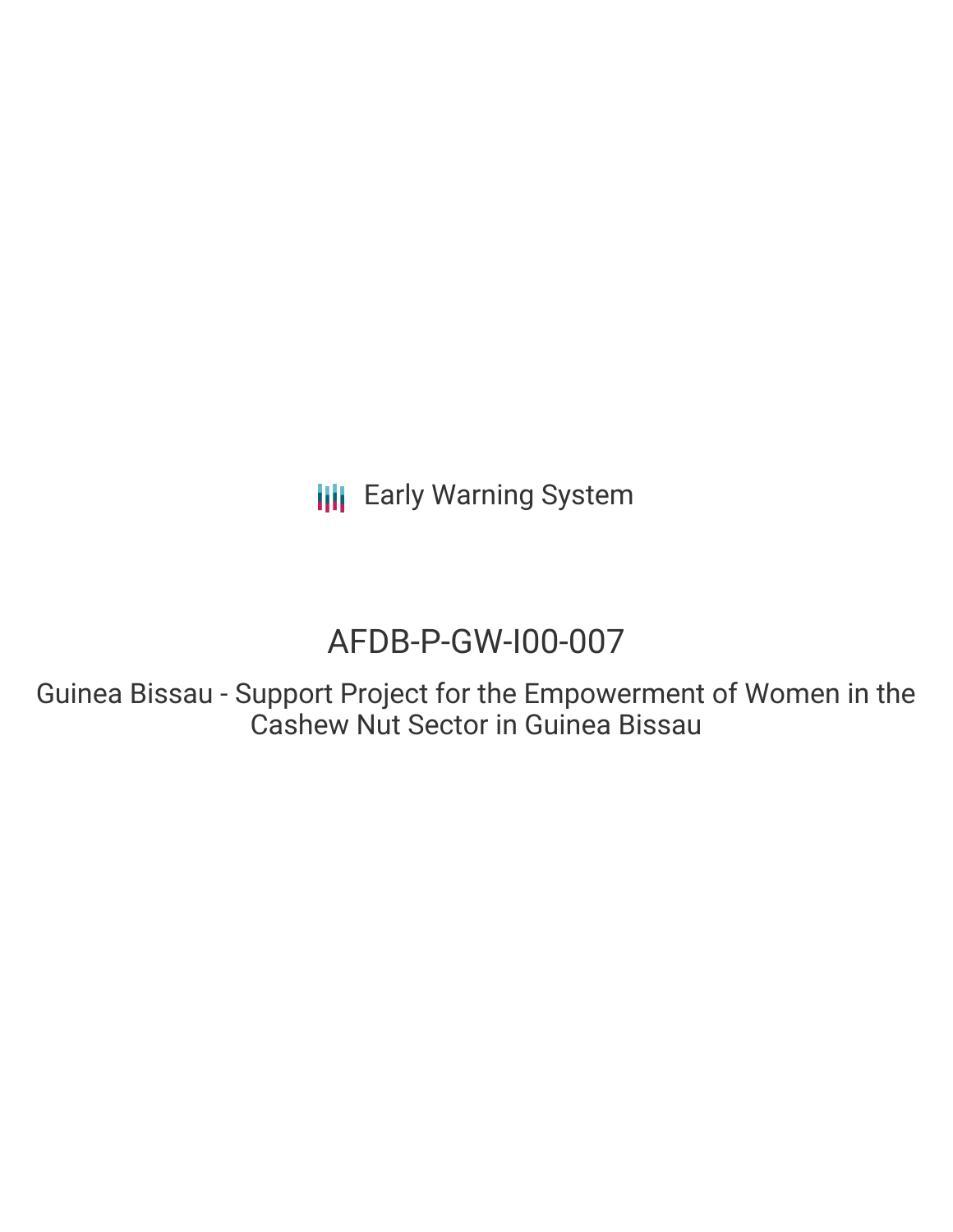

### Early Warning System AFDB-P-GW-I00-007

Guinea Bissau - Support Project for the Empowerment of Women in the Cashew Nut Sector in Guinea Bissau

### **Quick Facts**

| <b>Countries</b>               | Guinea-Bissau                   |
|--------------------------------|---------------------------------|
| <b>Financial Institutions</b>  | African Development Bank (AFDB) |
| <b>Status</b>                  | Approved                        |
| <b>Bank Risk Rating</b>        | B                               |
| <b>Voting Date</b>             | 2021-05-17                      |
| <b>Borrower</b>                | Government of Guinea-Bissau     |
| <b>Sectors</b>                 | Agriculture and Forestry        |
| <b>Investment Type(s)</b>      | Loan                            |
| <b>Investment Amount (USD)</b> | \$7.18 million                  |
| <b>Project Cost (USD)</b>      | \$7.14 million                  |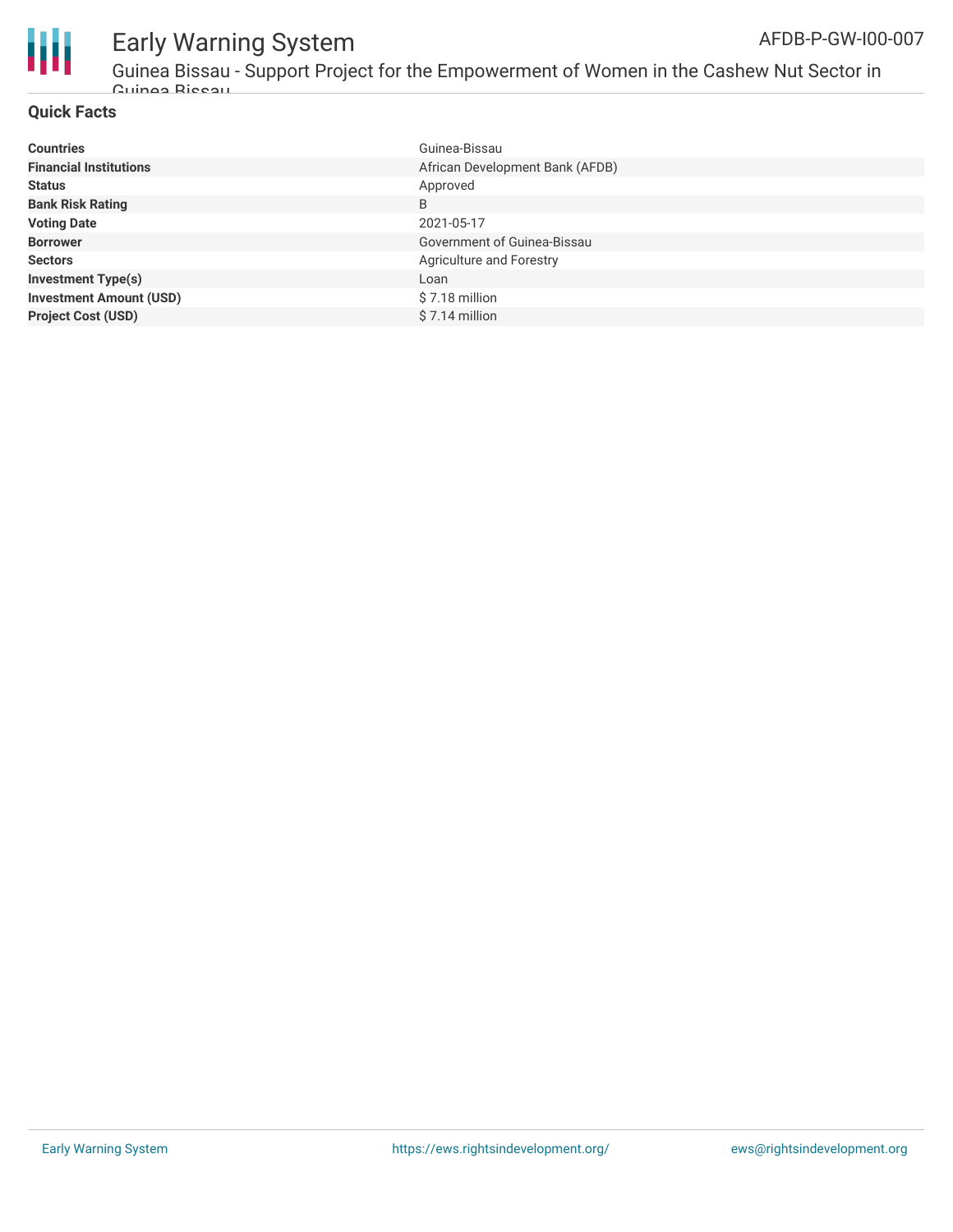

#### Early Warning System Guinea Bissau - Support Project for the Empowerment of Women in the Cashew Nut Sector in Guinea Bissau AFDB-P-GW-I00-007

### **Project Description**

According to the bank website, the objective of the project is to support the Empowerment and Financial Inclusion of Women and Youths in the Cashew, Fruit and Vegetable Sectors (PAIFJ) aims at improving women's economic empowerment. It promotes the professionalisation of cooperatives, micro and small agricultural produce processing enterprises, the development of women's expertise and leadership and their greater access to credit.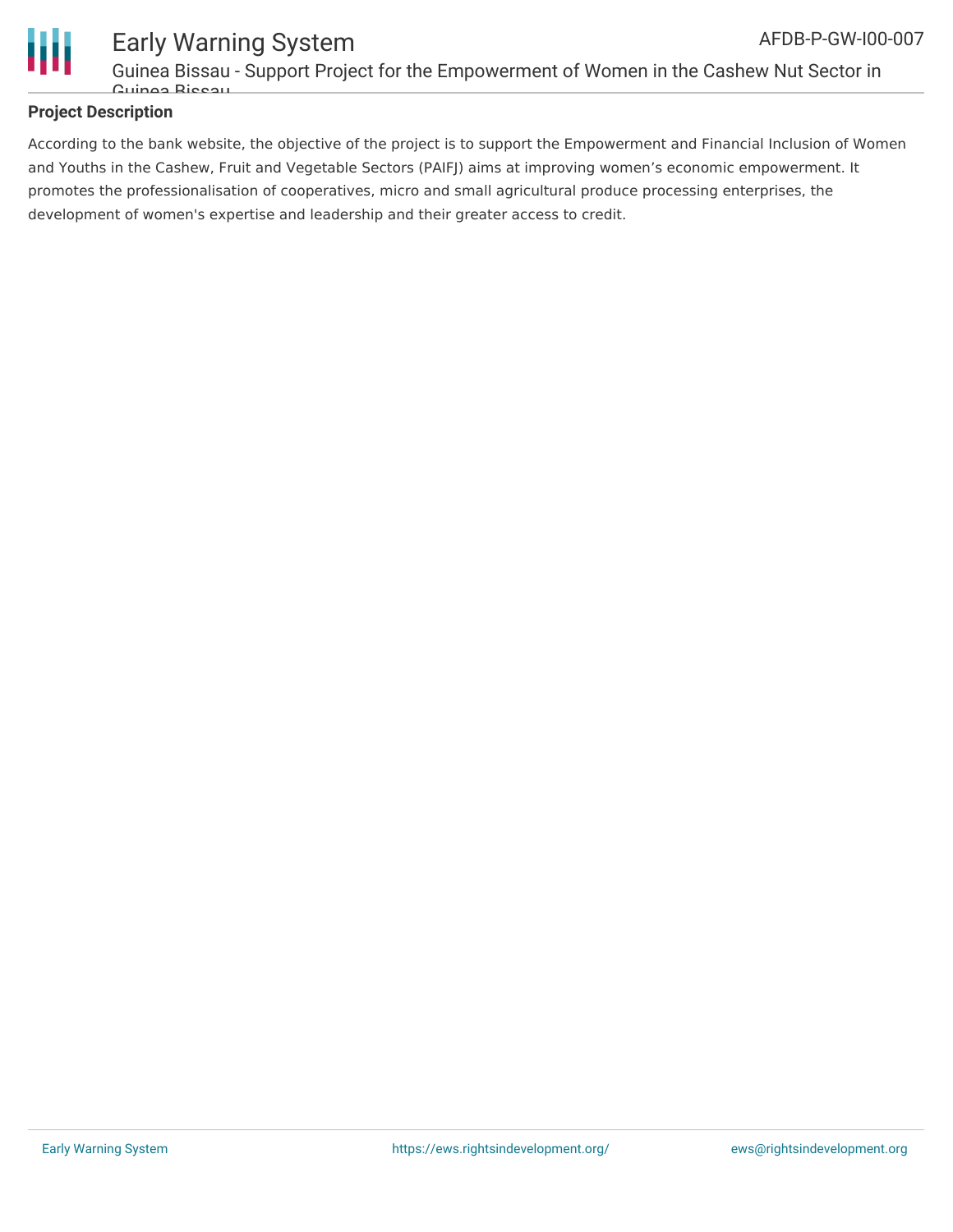

# Early Warning System

Guinea Bissau - Support Project for the Empowerment of Women in the Cashew Nut Sector in Guinea Bissau

### **Investment Description**

African Development Bank (AFDB)

U.A 5,000,000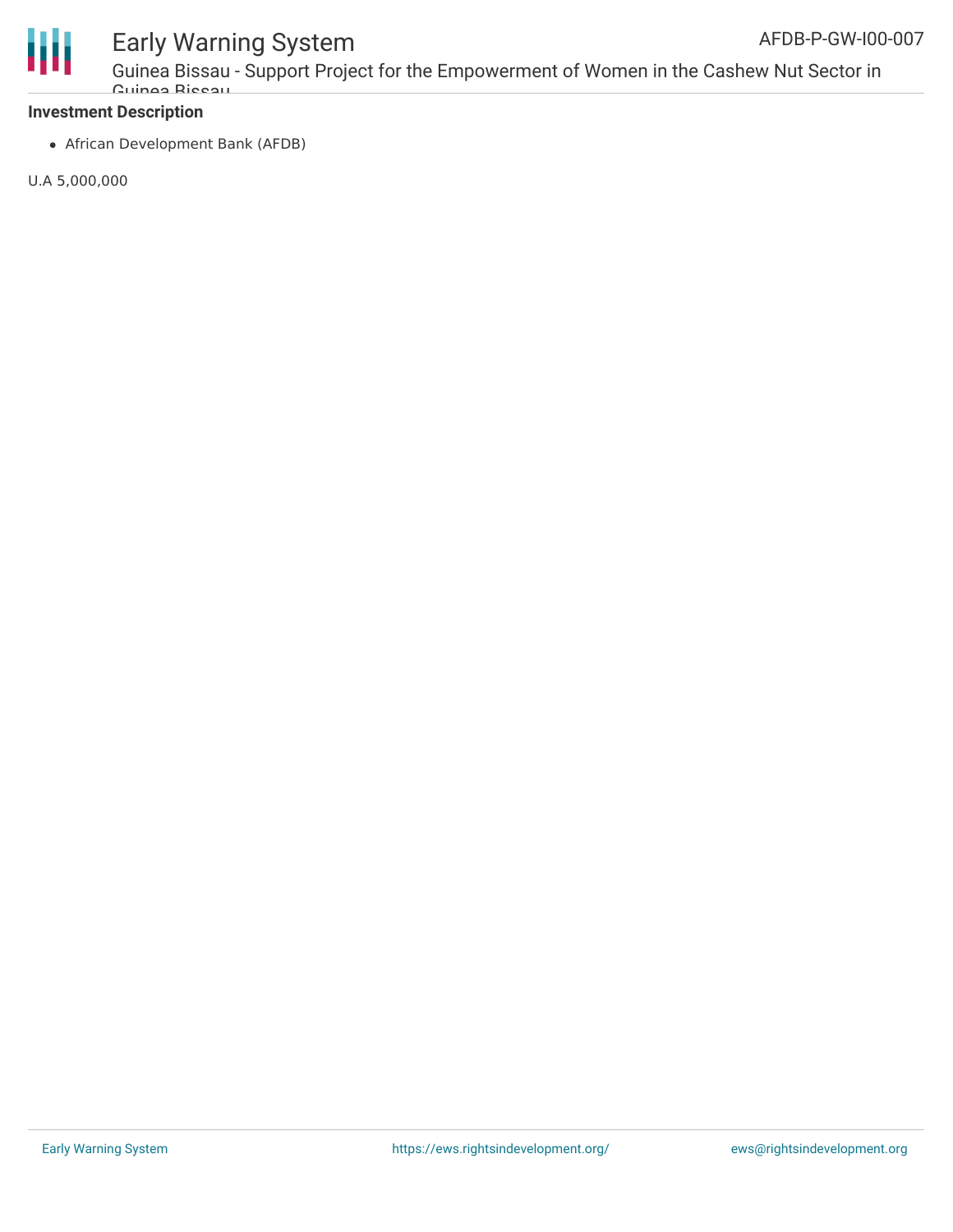

### Early Warning System AFDB-P-GW-I00-007

Guinea Bissau - Support Project for the Empowerment of Women in the Cashew Nut Sector in Guinea Bissau

### **Contact Information**

CONTACT INFORMATION

TRAORE Rokhaya

### [r.traore@afdb.org](mailto:r.traore@afdb.org)

### ACCESS TO INFORMATION

You can submit an information request for project information at: https://www.afdb.org/en/disclosure-and-access-toinformation/request-for-documents. Under the AfDBÕs Disclosure and Access to Information policy, if you feel the Bank has omitted to publish information or your request for information is unreasonably denied, you can file an appeal at https://www.afdb.org/en/disclosure-and-access-to-information/appeals-process.

### ACCOUNTABILITY MECHANISM OF AfDB

The Independent Review Mechanism (IRM), which is administered by the Compliance Review and Mediation Unit (CRMU), is the independent complaint mechanism and fact-finding body for people who have been or are likely to be adversely affected by an African Development Bank (AfDB)-financed project. If you submit a complaint to the IRM, it may assist you by either seeking to address your problems by facilitating a dispute resolution dialogue between you and those implementing the project and/or investigating whether the AfDB complied with its policies to prevent environmental and social harms. You can submit a complaint electronically by emailing crmuinfo@afdb.org, b.kargougou@afdb.org, b.fall@afdb.org, and/or s.toure@afdb.org. You can learn more about the IRM and how to file a complaint at: https://www.afdb.org/en/independent-review-mechanism/